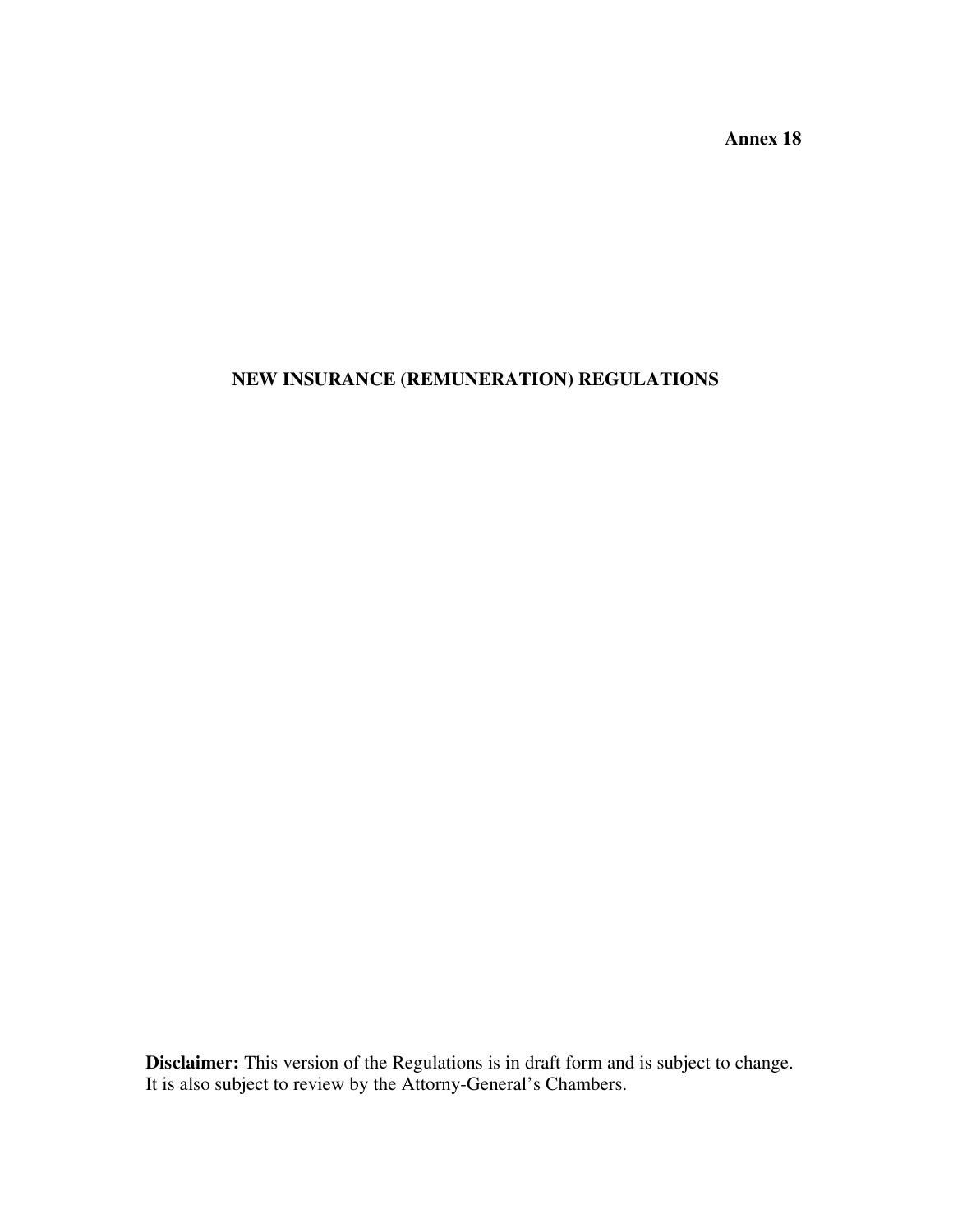## INSURANCE ACT (CHAPTER 142)

### INSURANCE (REMUNERATION) REGULATIONS 2015

### ARRANGEMENT OF REGULATIONS

Regulation

1. Citation and commencement

2. Application of these Regulations

3. Definitions

4. Restriction on payment of specified commissions

In exercise of the powers conferred by section 64 of the Insurance Act, the Monetary Authority of Singapore hereby makes the following Regulations:

#### **Citation and commencement**

 **1**. These Regulations may be cited as the Insurance (Remuneration) Regulations 2015 and shall come into operation on [date].

#### **Application of these Regulations**

 **2**. These Regulations shall apply to every direct life insurer which, whether in Singapore or elsewhere –

- (a) issues any relevant life policy; and
- (b) has entered or intends to enter into an agreement or arrangement, whether oral or in writing and whether express or implied, to pay specified commissions to any relevant person or class of relevant persons.

#### **Definitions**

 **3.** In these Regulations,

"accredited investor" has the same meaning as in section  $4A(1)(a)$  of the Securities and Futures Act (Cap. 289);

"direct life insurer" means a direct insurer licensed to carry on life business under the Act;

"exempt financial adviser" means a financial adviser who is exempt under section  $23(1)(a)$ , (b), (c), (d) or (e) of the Financial Advisers Act (Cap. 110) from holding a financial adviser's licence;

"expert investor" has the same meaning as in section  $4A(1)(b)$  of the Securities and Futures Act;

"financial adviser" means a licensed financial adviser or an exempt financial adviser;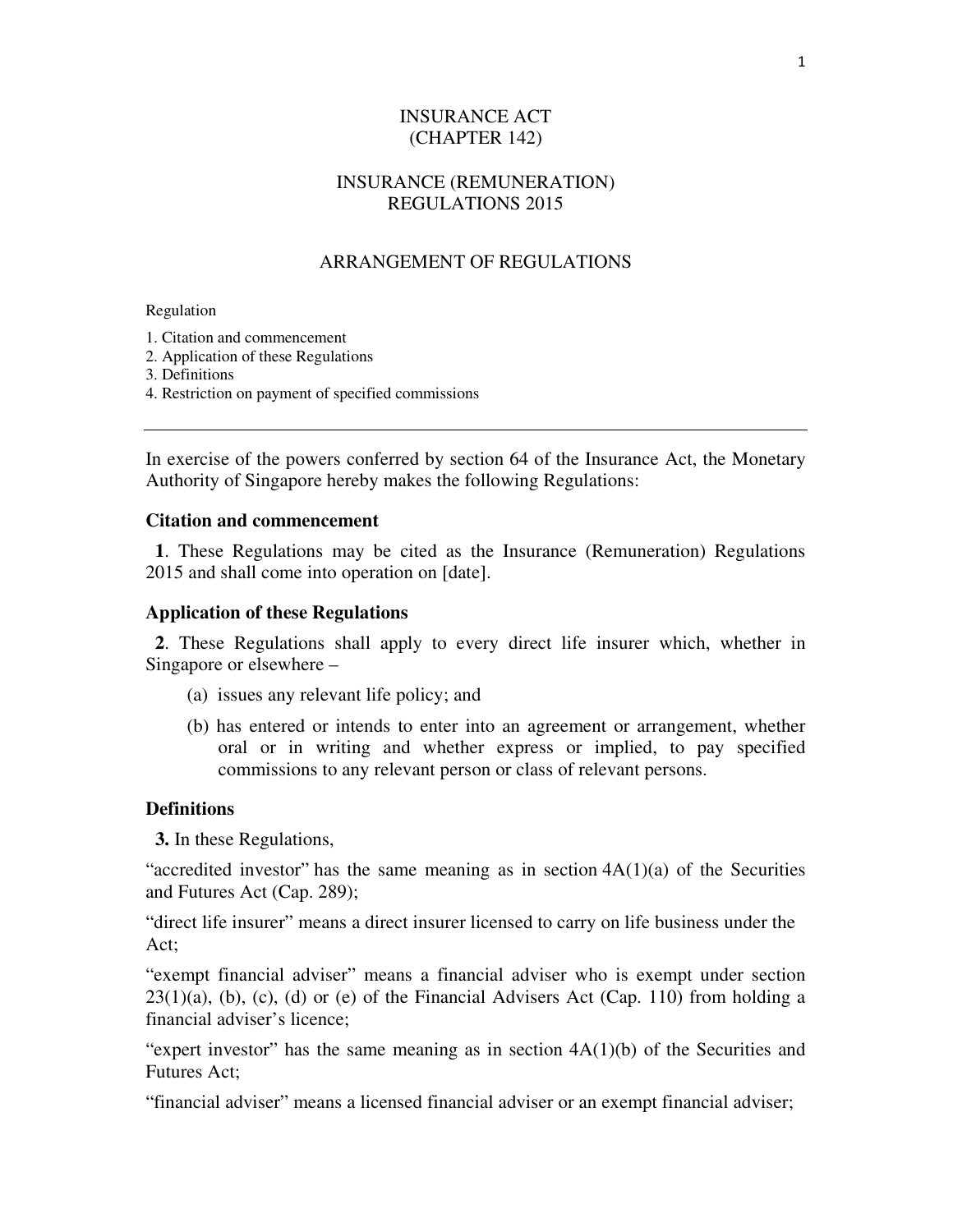"institutional investor" has the same meaning as in section  $4A(1)(c)$  of the Securities and Futures Act;

"life policy" has the same meaning as in the First Schedule to the Act, but does not include any contract of reinsurance;

"premium payment period" means the period of time over which premiums are paid or payable by the policy owner or insured, as the case may be, to the direct life insurer for a relevant life policy;

"relevant person" means –

- (a) a financial adviser;
- (b) a representative of a financial adviser; or
- (c) a supervisor of a person or class of persons referred to in sub-paragraph (b);

"relevant life policy" means a life policy which –

- (a) premiums are paid or payable on a periodic basis and each periodic payment is for a period of up to one year; and
- (b) policy owner or insured, or both, as the case may be, is a person other than an accredited investor, expert investor or institutional investor;

"specified commissions" in relation to a life policy, means any remuneration at a rate or on a variable basis, payable to or received by, a relevant person or class of relevant persons –

- (a) in respect of the provision of any of the following financial advisory services by a financial adviser or representative, or a class of financial advisers or representatives–
	- (i) advising others (other than in the manner specified in sub-paragraph (ii)), either directly or through publications or writings, and whether in electronic, print or other form, concerning any life policy;
	- (ii) advising others by issuing or promulgating research analyses or research reports, whether in electronic, print or other form, concerning any life policy;
	- (iii) arranging of any contract of insurance in respect of life policies; and
- (b) which is directly attributable, wholly or partly, to the issuance of the life policy by an insurer;

"total specified commissions" in relation to a relevant life policy, means the total amount of specified commissions payable to a relevant person or class of relevant persons in respect of the issuance of the relevant life policy.

#### **Restriction on payment of specified commissions**

 **4**.–(1) No direct life insurer shall pay specified commissions in relation to any relevant life policy to any relevant person or class of relevant persons, unless –

(a) the total specified commissions are payable –